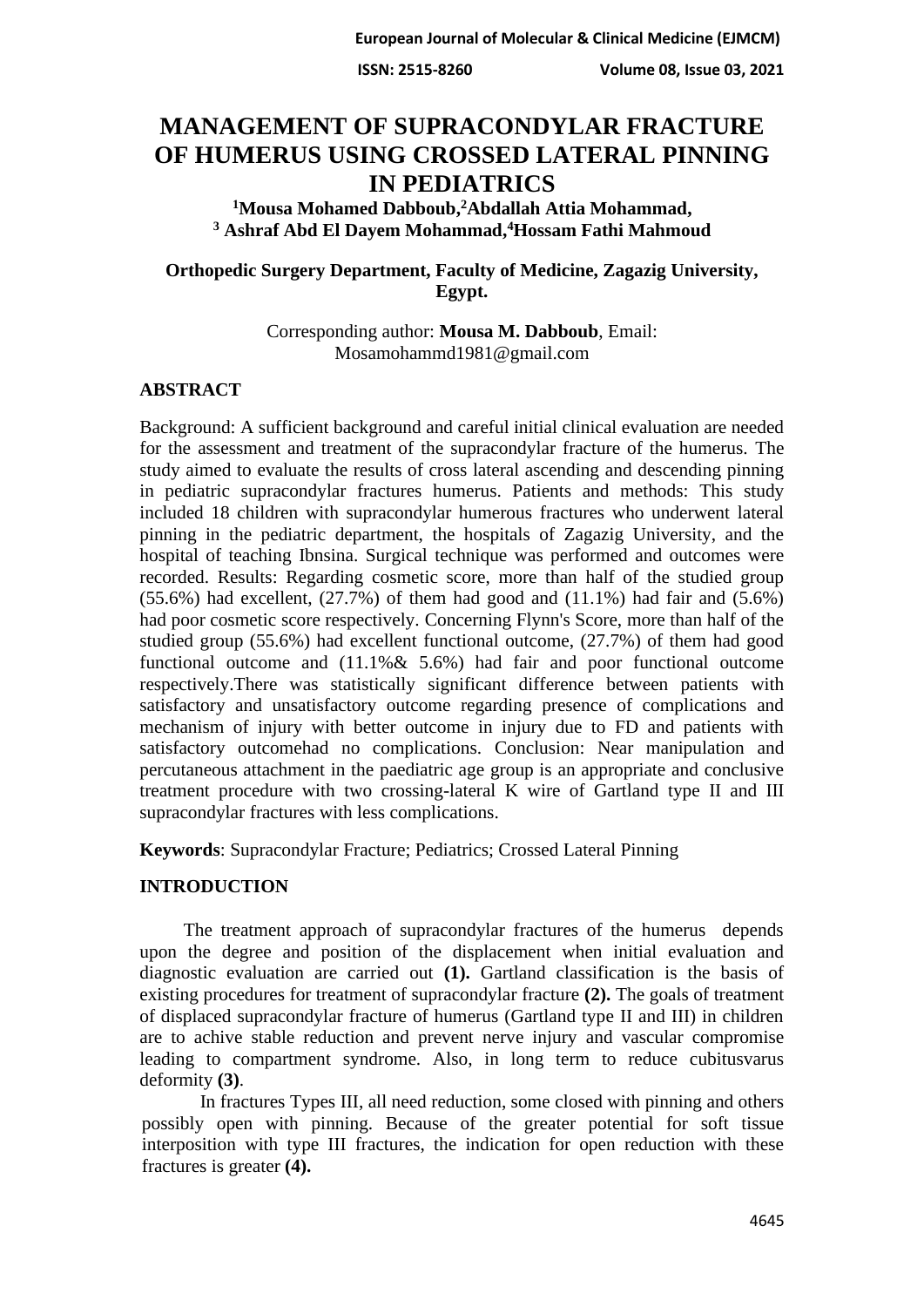There has been no uniformity of opinion concerning the ideal method of the treatment of supracondylar fractures. Supracondylar fracture of the humerus is a condition that needs a most important skill that the orthopaedic surgeon must develop. Namely the ability to choose from a number of treatment modalities the best treatment for a given condition in a given patient **(5)**.

Lateral crossed pinning (Dorgan technique) offers good outcomes in most patients with practical, cosmetic and good stability **(6)**. In Dorgan's procedure, 72 children received satisfactory functional results and also satisfactory cosmetic results in 91.4% of the children and 8.6% had unsatisfactory results in all patients. In their research, there has been no reported ulnar nerve or radial nerve damage **(7)**.

The present study aimed to evaluate the results of cross lateral ascending and descending pinning in pediatric supracondylar fractures humerus.

#### **PATIENTS AND METHODS**

This study included 18 children have been studied in of Orthopedic Department Zagazig University Hospital (Egypt) and Ibn-Sina Hospital (Libya). The age of the studied group was  $(6.6\pm 2.1)$  years ranged from 6 to 10 years.

### **Inclusion and exclusion criteria:**

Unstable displaced or irreducible (Gartlandtype II and type III) supracondylar humeral fractures in young childern. Closed injuries except cases that had Gustilo type I open fractures. While, Gustilo type II or III open fractures, injuries that required open reduction and internal fixation and associated neurovascular injuries.

#### **Surgical Technique:**

A neurovascular preoperative evaluation was conducted with local inspection for swelling, deformations and loss of function of the damaged elbow is carried out AP and lateral x-rays are collected. All children separated into 70o-90° flexion by the top elbow plate. In addition, the consent for surgery will be also taken from the parents and attendants after explaining the procedure and possible complications.

The patient was placed supine on the operating table under general anesthesia with the affected limb on a hand table, without a tourniquet, followed by scrubbing and drapping of the limb. Closed reduction was performed and Fluoroscopic images in anteroposterior and lateral planes were then checked for reduction. fixation technology. These drums were handled with the elbow hyper-flexed to keep the initial reduction under C -arm guide. The first wire has been retrogradely (ascending) into the medium cortex through the lateral condyle through the fracture. The wires were then bent, cut. Left outside the skin to facilitating their removal in follow up, and dressing **(Figure 1)**.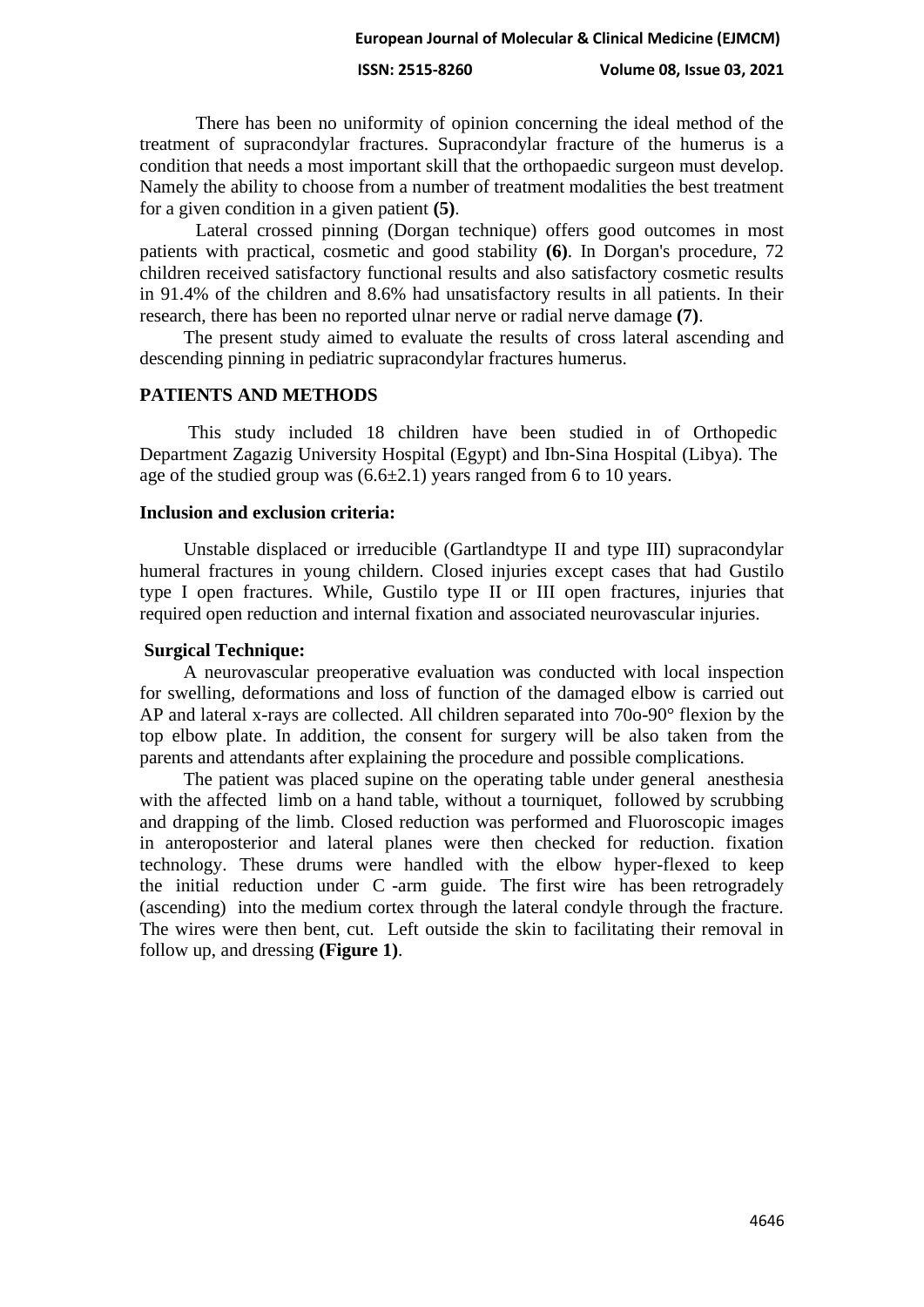#### **European Journal of Molecular & Clinical Medicine (EJMCM)**

**ISSN: 2515-8260 Volume 08, Issue 03, 2021**



**Figure (1): Closed reduction and Crossed lateral (Dorgan) Technique in following steps; (a) Drapping, (b) counter traction, (c) Crossed lateral K-wires under C-arm and (d) cutting wires and dressing.**

#### **Postoperative follow-up:**

Patients visit the outpatient clinic after 3-4 weeks postoperatively for K-wires removal after AP, with lateral radiographs indicating an appropriate radiological union. Radiographic evaluation will be performed using the (humero capitellar angle) in the lateral view and (Baumann's angle and metaphyseal-diaphyseal angle) in the AP view. Clinical evaluation was performed using Flynn's cosmetic and functional criteria.

#### **Criteria of Flynn:**

Flynn criteria are obtained by measuring the range of elbow movement and the carrying angle. Both loss in carrying angle and loss in elbow motion compared with normal side are scored as follows: between (0 and  $5^{\circ}$ ) excellent; (6 - 10<sup>o</sup>) good; (11 -  $15^{\circ}$ ) fair and more than  $15^{\circ}$  is poor **(8)**.

#### **Statistical analysis:**

Data analyzed using SPSS version 23 for data processing. The following statistical methods were used for analysis of results of the present study. Data were expressed as number and percentage for qualitative variables and mean + standard deviation (SD) for quantitative one. Chi-square test  $(X2)$  used to find the association between row and column variables. For all above-mentioned statistical tests done, the threshold of significance was fixed at 5% level (P-value). P value of  $> 0.05$  indicates non-significant results. P value of  $< 0.05$  indicates significant results The smaller the P value obtained the more significant are the results.

# **RESULTS**

The present study showed 55.6% of the studied group were right sided affected and (44.4%) of them were left sided. postero-medial was the commonest displacement among (61.1%) of the studied group followed by postero-lateral was among (22.2%) of the studied group and lastly posterior one (16.7%) **(Table1)**.

Regarding cosmetic score, more than half of the studied group (55.6%) had excellent, (27.7%) of them had good and (11.1%) had fair and (5.6%) had poor cosmetic score respectively **(Figure 2)**.

Concerning Flynn's Score, more than half of the studied group (55.6%) had excellent functional outcome, (27.7%) of them had good functional outcome and (11.1%& 5.6%) had fair and poor functional outcome respectively **(Table 2)**.

Regarding postoperative complications, most of the studied group (88.9%) didn't have any complications, (11.1%) of them had Pin tract infection **(Figure 3)**.

There was statistically significant difference between patients with satisfactory and unsatisfactory outcome regarding presence of complications and mechanism of injury with better outcome in injury due to FD and patients with satisfactory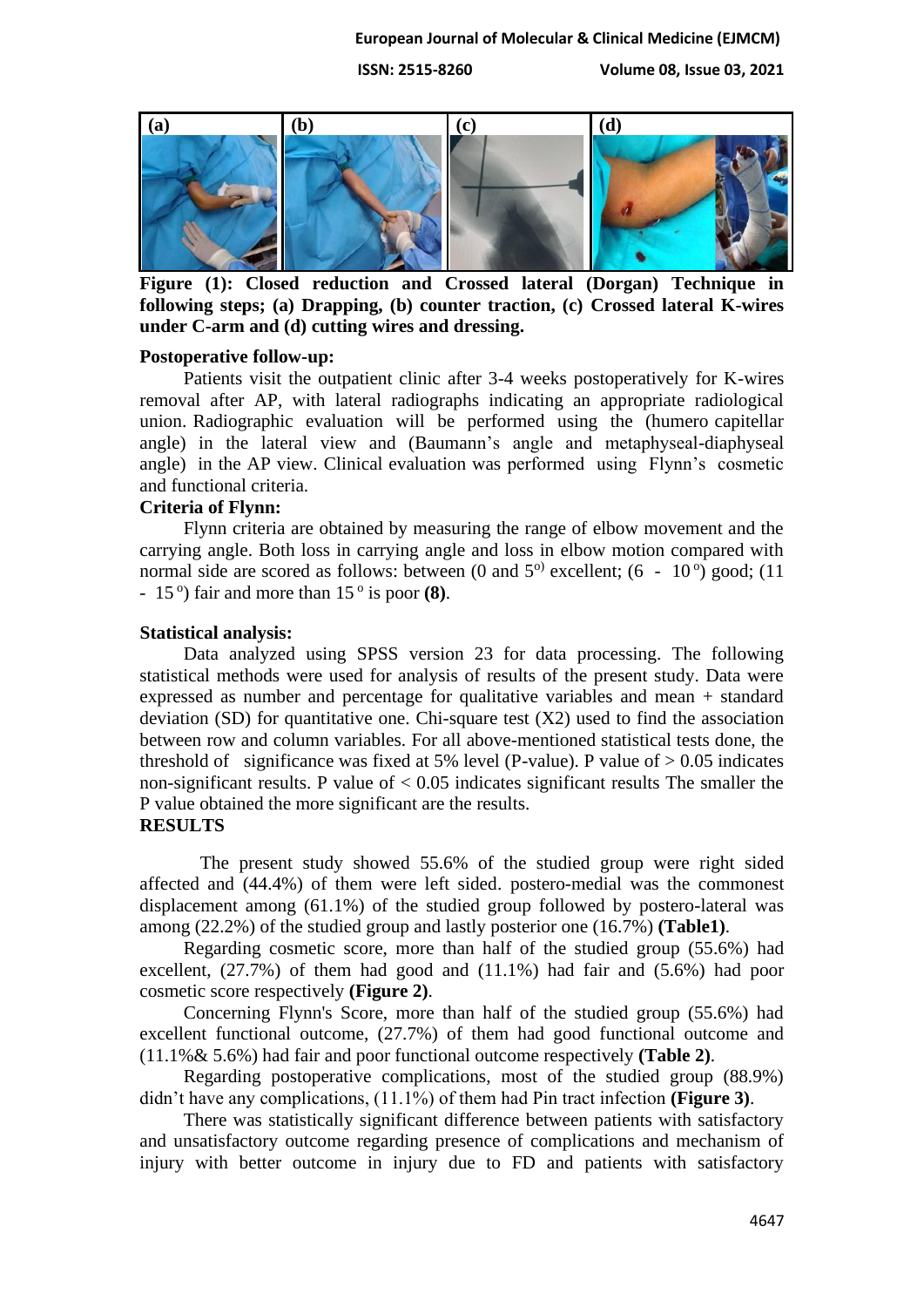#### **ISSN: 2515-8260 Volume 08, Issue 03, 2021**

outcomehad no complications. Regarding age, sex, displacement, there was no statistically significant association with the different functional outcome **(Table 3)**.

|                      | NO(18) | $\%$     |  |  |
|----------------------|--------|----------|--|--|
| <b>Side affected</b> |        |          |  |  |
| Right                | 10     | 55.6%    |  |  |
| Left                 |        | 44.4%    |  |  |
| <b>Displacement</b>  |        |          |  |  |
|                      |        |          |  |  |
| Posterior            |        | $16.7\%$ |  |  |
| Postero-medial       | 11     | 61.1%    |  |  |



**Figure (2): Pie chart for the cosmetic score among the studied group**

|                                             | The studied group (18) |        |               |  |  |
|---------------------------------------------|------------------------|--------|---------------|--|--|
| <b>Final outcome</b>                        | <b>Variables</b>       | NO(18) | $\frac{6}{6}$ |  |  |
| final outcome<br>by Flynn's<br><b>Score</b> | <b>Excellent</b>       |        | 55.6%         |  |  |
|                                             | <b>Good</b>            |        | 27.7%         |  |  |
|                                             | Fair                   |        | 11.1%         |  |  |
|                                             | <i>voor</i>            |        | 5.6%          |  |  |

**Table (2): Final outcome by Flynn's Score among the studied group:**



**Figure (3): Bar chart for complications among the studied group**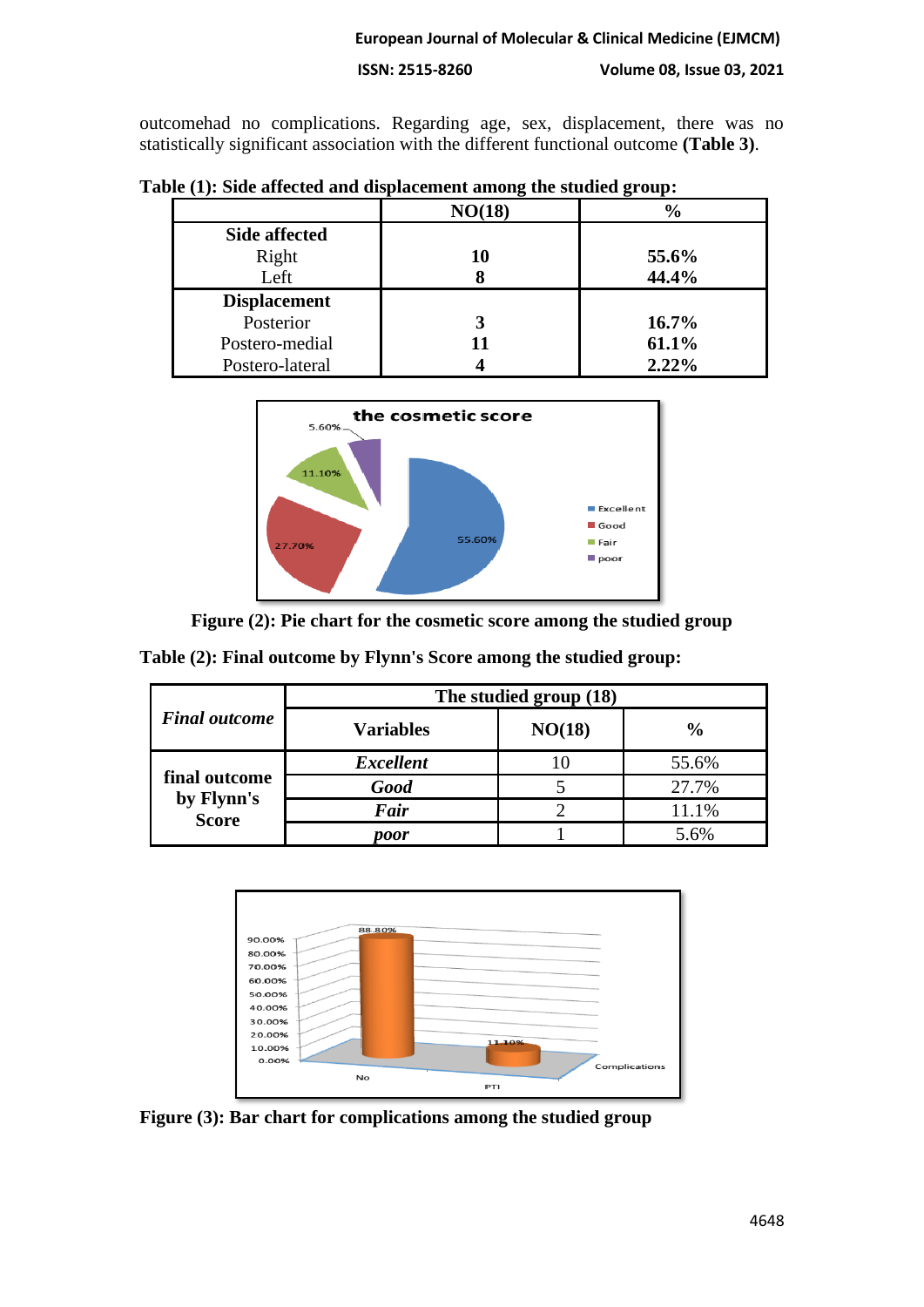| <b>Variable</b>            | <b>Satisfactory</b> |               | <b>Unsatisfactory</b> |                | $\chi^2$ | $\mathbf{p}$ |
|----------------------------|---------------------|---------------|-----------------------|----------------|----------|--------------|
|                            | NO. (15)            | $\frac{0}{0}$ | NO. (3)               | $\frac{6}{10}$ |          |              |
| Age group                  |                     |               |                       |                |          |              |
| $\leq 6.5$ years           | 8                   | 53.3          | $\mathbf{1}$          | 33.3           | 0.4      | 0.2          |
| $>6.5$ years               | 7                   | 46.7          | $\overline{2}$        | 66.7           |          |              |
| <b>Sex</b>                 |                     |               |                       |                |          |              |
| <b>Male</b>                | 10                  | 66.7          | 1                     | 33.3           | 1.16     | 0.3          |
| <b>Female</b>              | 5                   | 33.3          | $\overline{2}$        | 66.7           |          |              |
| <b>Side</b>                |                     |               |                       |                |          |              |
| Left                       | 6                   | 40.0          | $\overline{2}$        | 66.7           | 0.72     | 0.4          |
| <b>Right</b>               | 9                   | 60.0          | $\mathbf{1}$          | 33.3           |          |              |
| <b>Displacement</b>        |                     |               |                       |                |          |              |
| posterior                  | $\overline{2}$      | 13.3          | 1                     | 33.3           | 1.2      | 0.5          |
| postero-lateral            | 3                   | 20.0          | $\mathbf{1}$          | 33.3           |          |              |
| postero-medial             | 10                  | 66.7          | $\mathbf{1}$          | 33.3           |          |              |
| <b>Mechanism of injury</b> |                     |               |                       |                |          |              |
| <b>RTA</b>                 | 1                   | 6.7           | $\overline{2}$        | 66.7           | 6.5      | $0.01*$      |
| <b>FD</b>                  | 14                  | 93.3          | $\mathbf{1}$          | 33.3           |          |              |
| <b>Complications</b>       | 15                  | 100.0         | $\mathbf{1}$          | 33.3           |          |              |
| N <sub>0</sub>             | 0.0                 | 0.0           | $\overline{2}$        | 66.7           | 11.2     | $0.02*$      |
| Yes                        |                     |               |                       |                |          |              |

**Table (3): Comparison between patients with different functional outcome regarding patients characteristics among the studied group:**

\* Statistically significant difference  $(P \le 0.05)$ , FET=Fischer Exact test.

# **DISCUSSION:**

Humerus Supracondylar Fractures in children are very common. Supracondylar fractures extra articular represent 3% in children and 60% in all elbow-related fractures. These fractures are normal in a pediatric 3-10 year age group **(9)**.

Due to the ligamentous laxity and anatomical structure of humerus shaft the greatest prevalence in the first decade of existence. The lower end of the humerus is flattening, which causes that portion to weaken. Children are very energy-intensive throughout their first decade of life and the distal portion of Humerus is weaker than fractures. Patient pain, swelling and tenderness around the elbow are typically the most common occurrence **(10)**.

The classification of such injuries is based on a Gartland scheme. The Gartland classification divided the fracture into three groups, and it lets the surgeons choose a better approach to each shape. The Gartland classification Unreplaced fractures of type I Gartlandare usually treated with cast immobilisation, leading to good working results **(11)**.

Care for supracondyl fractures seeks to recover anatomical or near-anatomic reductions, to restore the early function of the elbow with a successful ROM, to prevent neurovascular, deformity and other complications.Elbow rigidity and physical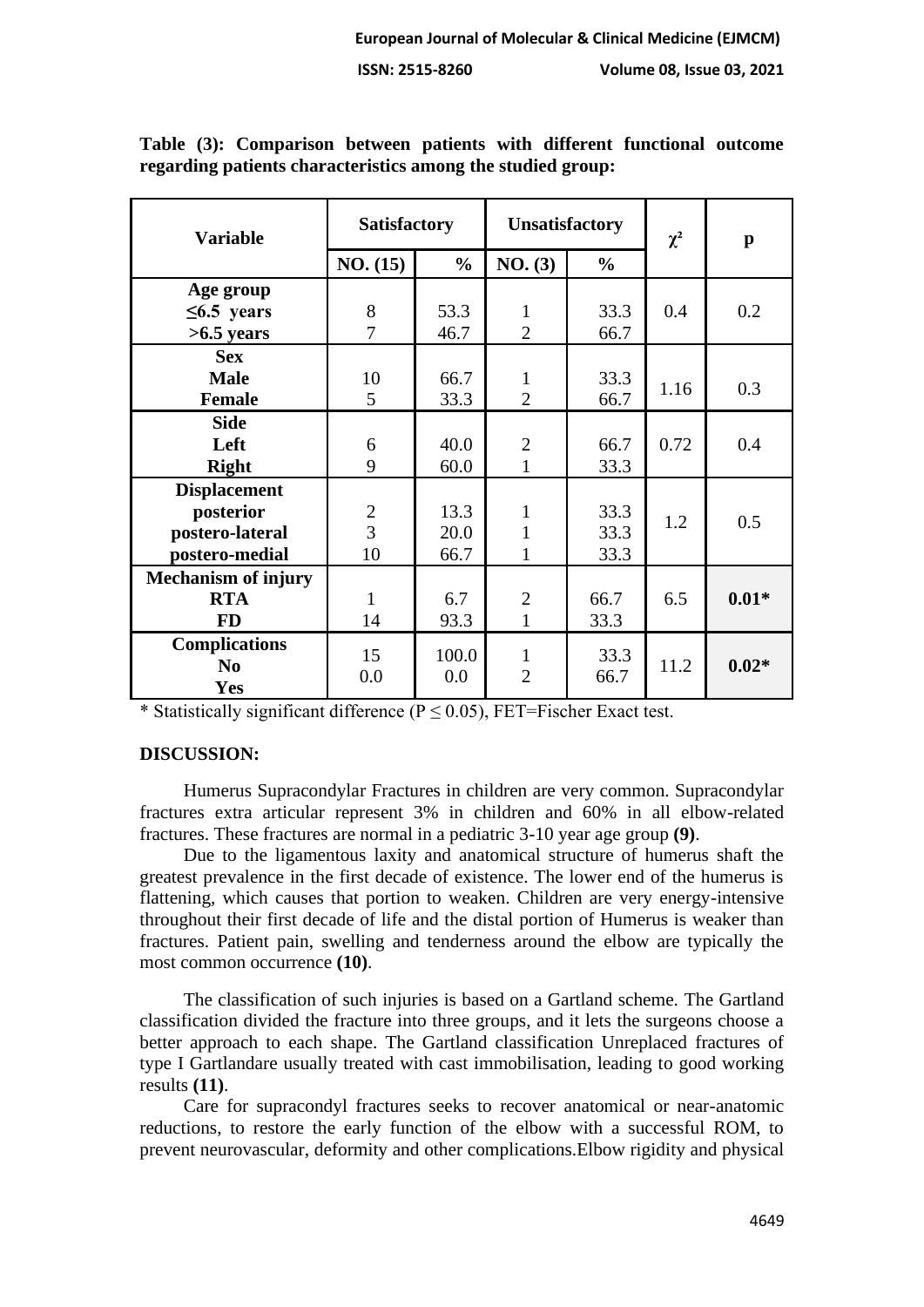and psychological effect on children and their parents are decreased by the fracture **(12)**.

In addition, the child's location on the operating bed may be supine or susceptible. The possibility of an ulnar nerve injury during the insertion of the media pin was an unresolute concern for those who favor cross-pinning. But,These problems are not reported to those who use the prone position **(13)**.

Flynn's criteria used other practical criteria, radiographic or re-operation rates after plaster cast failure**.** The technique of side cross-pinning provides stability to fractures and protection to the ulnar nerves. This research was conducted to enhance the results of cross lateral ascertaining and descending pinning of pediatric supracondylar fracture humerus and could be considered a viable choice for the treatment of displaced supracondyla fractures in children **(12)**.

The present study included 18 children with supracondylar humerus fracture undergoing lateral pinning with an average age of 6-11 years of both gender for evaluatation the clinical and functional results of cross lateral ascending and descending pinning in pediatric supracondylar fractures humerus.

In this study the age was 6.5 years (range 2 to 13 years 8 month) in accordance with **Eberhardt et al. (14)** presented 49 were male (53%) and 35 female patients (47) percent ). 93% good to excellent functional results were achieved. They had 93% outstanding and 7% decent cosmetic results, with no low results. 87 percent of its cases were radiologically with a typical condyl angle of the humeral shaft. No secondary displacement occurred. No closed reduction patients formed a cubitusvarus in the closed reduction community. In seven cases of shut down, the pins migrated and reached the skin early and allowed one or both pin to be removed. For superficial pin infections, two cases needed short-term antibiotic treatment. In all of the cases handled with a closed or open reduction there were no deep pin infections.

Also, **El-Fouly (8)** found that twenty-five kids were treated with percutaneous lateral cross-wired techniques with displaced types II and III supracondylar human fractures. The average age was sixteen boys and nine girls, 6.5 years.The Dorgans percutaneous lateral cross cording technique was used by all patients within 24 hours of trauma. Patients were monitored for 9-month duration and radiologically tested in accordance with the Flynn requirements for union, functionally and cosmetically. Both patients were strongly united. All patients received satisfactory results, while 96% were good in functional terms and 4% had fair results. For either the ulnar or radial nerves there was no iatrogenic neurologic damage.

**Queally et al. (15)** reported all kids undergoing the treatment over a 10-year period have been retrospectively reviewed. A mean follow-up period of 36 months was used for 43 patients undergoing side cross-cutting of the humeral for displaced supracondylar fractures (Gartland Type II and Type III). There has been no significant decrease loss. The mean change between intraoperative and follow-up radiographs was not substantial (p $>0.05$ ) at the angle of Baumann (4.2o  $\pm 1.6$ ). There was no iatrogenic ulnar case. The "carrying angle" and "return to work" had come back to normal in both children compared with the opposite hand. Three patients developed pin-site infections, postoperative complications which have been treated successfully. This study concluded that lateral cross-conducting is an efficient choice in children for the treatment of displaced human supracondylar fractures. It is as efficient in fracture healing with a decreased risk of nervous ulnoid injury as is the conventional crosswire technique.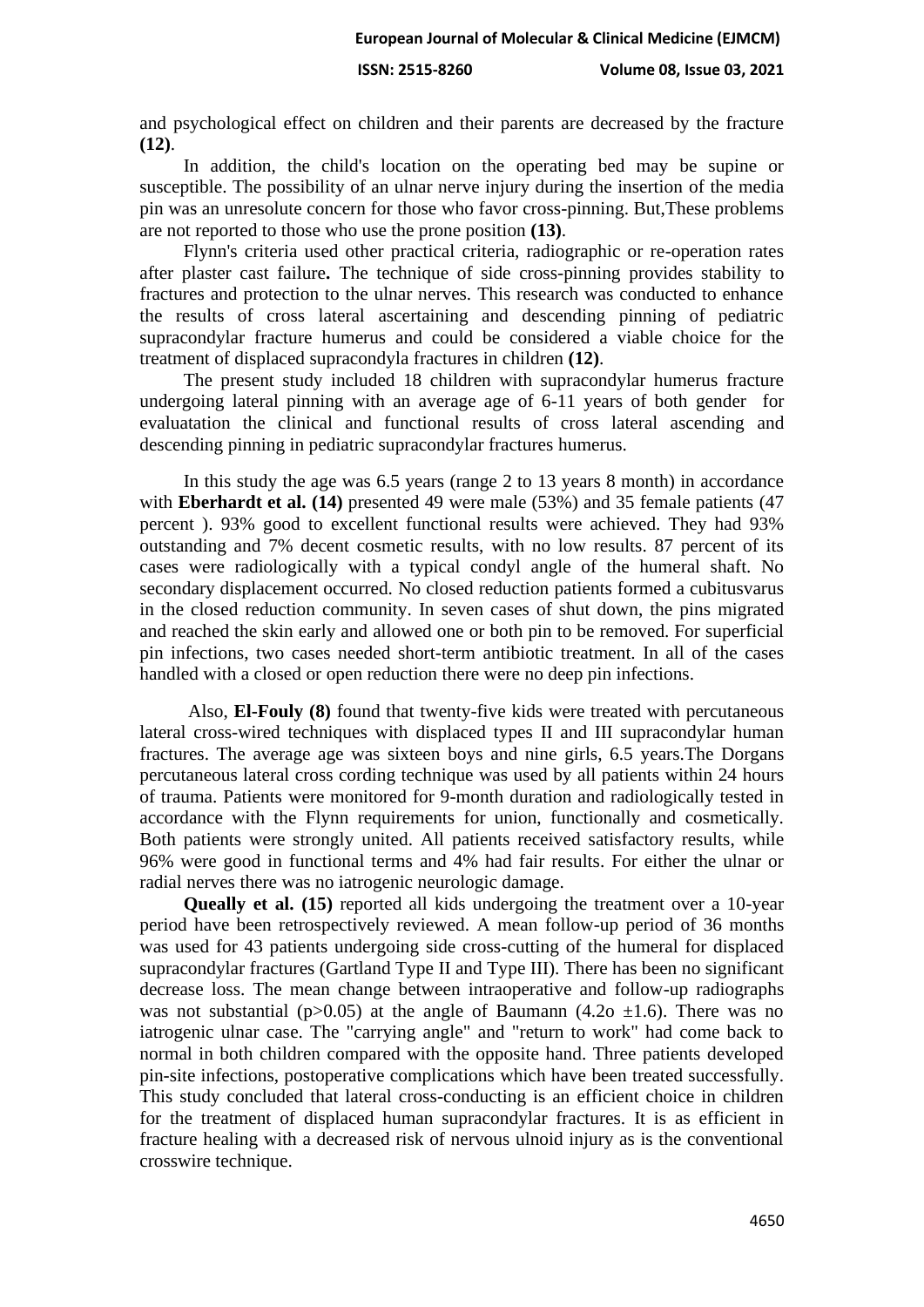**ISSN: 2515-8260 Volume 08, Issue 03, 2021**

Similarly **Shafi et al.(16)** stated that 70 patients were male and female in their sample. There were children between the ages of 4 and 11 years. 42 patients (60%) were male patients and 28 (40%) were female patients. Of the total 72.85% patients, satisfactory results were achieved. However, 27,14% were unsatisfactory in patients. 31 male and 20 female patients reported satisfactory results in male patients, while 11 male and 8 women did not. Of 70 patients, 22 were decent (31.4%), 18 were good (25.7%), 11 were fair (15.7%) and 19 had bad results (27.1 percent). Infection was a complication that they had to face at the site of installation of K cable. At the K wire insertion site, two patients (2.8 per cent) had infection. Their K wires were cut at an early stage and antibiotics were recommended for five days orally.

Finally, the previous studies showed the best stability for crossed pins and although the lateral cross wiring technique does not provide supporting biomechanical data, the cross wire configuration obtained by insertion of the lateral side on both wires is close to that obtained by conventional media and side technology.

# **CONCLUSION:**

Near manipulation and percutaneous attachment in the paediatric age group is an appropriate and conclusive treatment procedure with two crossing-lateral K wire of Gartland type II and III supracondylar fractures with less complications.

# **No Conflict of interest.**

**REFERENCES:**

- **1- Rockwood CA, Wilkins KE, and Beaty JH.(1999).** Fractures and Dislocations in Children. Philadelphia: Lippincott-Raven ; 662.
- **2- Omid, R., Choi, P. D., & Skaggs, D. L. (2008).** Supracondylar humeral fractures in children. JBJS, 90(5), 1121-1132.
- **3- Herring, J. A. (2013).** Tachdjian's pediatric orthopaedics e-book: from the Texas Scottish Rite Hospital for Children. Elsevier Health Sciences.
- **4- Hadlow, A.; Devane, P. and Nicol, R.(1996).** A selective treatment approach to supracondylar fracture of the humerus in children. J Pediat Orthop ; 16: 104-106.
- **5- Khairy, A. (2016).** Fixation of Supracondylar Humeral Fracture in Children By Medial and Lateral Pinning Versus Lateral Pinning. MOJ Orthop Rheumatol, 6(7);248.
- **6- ARIF, S. A. (2020).** To assess the functional Outcome of late presentation of Displaced Supracondylar Fractures in Humerus in children treated with 2 lateral close cross K-wires. 14(2):444–5.
- **7- El-Adl WA, El-Said MA, Boghdady GW, Ali ASM. (2008).** Results of treatment of displaced supracondylar humeral fractures in children by percutaneous lateral cross-wiring technique. Strateg Trauma Limb Reconstr. 3(1):1–7.
- **8- El-Fouly E. (2010).** Percutaneous lateral cross pinning for supracondylar fractures in children. El\_minia med bull. 12(2):144–53.
- **9- Yeomans D, Graham SM, Mkandawire NC, Harrison WJ, Perry DC. (2018).** Conservative management of displaced paediatric supracondylar fractures: a systematic review. Trop Doct. 48(4):359–65.
- **10- Iorio C, Crostelli M, Mazza O, Rota P, Polito V, Perugia D. (2019)**. Conservative versus surgical treatment of Gartland type 2 supracondylar humeral fractures: What can help us choosing? J Orthop. 16(1):31–5.
- **11- Sadek A, Ibrahim M, Elazab HE, Abdel Rahman H. (2018).** Comparison of Fixation of supracondylar humeral fractures in children by lateral cross-wiring technique versus traditional lateral pinning. Sohag Med J. 22(1):265–71.